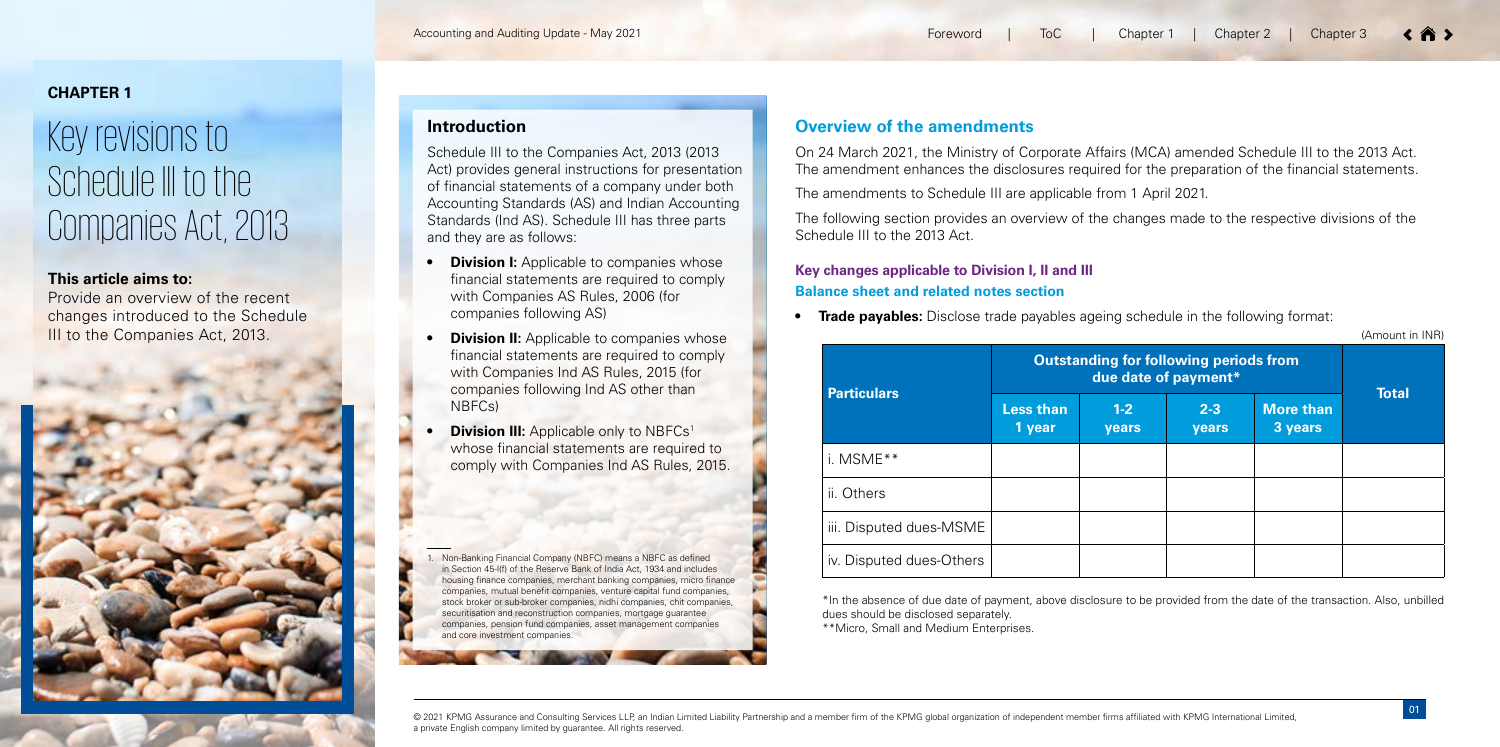|                                                                  | <b>Outstanding for following periods from</b><br>due date of payment* |                                     |                |                  |                                |              |
|------------------------------------------------------------------|-----------------------------------------------------------------------|-------------------------------------|----------------|------------------|--------------------------------|--------------|
| <b>Particulars</b>                                               | <b>Less</b><br>than<br>6<br>months                                    | $6\phantom{1}$<br>months-<br>1 year | $1-2$<br>years | $2 - 3$<br>years | <b>More</b><br>than 3<br>years | <b>Total</b> |
| <b>Undisputed Trade</b><br>Ι.<br>Receivables-<br>considered good |                                                                       |                                     |                |                  |                                |              |
| ii. Undisputed Trade<br>Receivables-<br>considered doubtful      |                                                                       |                                     |                |                  |                                |              |
| iii. Disputed Trade<br>Receivables-<br>considered good           |                                                                       |                                     |                |                  |                                |              |
| iv. Disputed Trade<br>Receivables-<br>considered doubtful        |                                                                       |                                     |                |                  |                                |              |

**Change due to revaluation:** Disclose details in relation to amount of change due to revaluation for Property Plant and Equipment (PPE) and intangible assets (if change is 10 per cent or more in the aggregate of the net carrying value of each class of PPE/intangible assets).

| Shares held by promotes at the end of the year | <b>Percentage of</b><br>change during |                      |                                      |          |  |
|------------------------------------------------|---------------------------------------|----------------------|--------------------------------------|----------|--|
| S. No                                          | <b>Promoter name</b>                  | <b>No. of shares</b> | <b>Percentage of</b><br>total shares | the year |  |
| Total                                          |                                       |                      |                                      |          |  |

**• Trade receivables:** Disclose trade receivables ageing schedule in the following format:

- **Use of funds:** If a company has not used funds for the specific purpose for which they were borrowed from banks and financial institutions, then details of where they have been used has to be disclosed in the notes to the balance sheet.
- **•• Requiatory information:** New disclosure requirements under the head additional requiatory information to be provided in the notes to the balance sheet. It relates to:
- *Title deeds of immovable property:* Title deeds of immovable property not held in the name of the company in the prescribed format which, *inter alia*, would include details of title deed held in the name of, held since date, reasons for not being held in the name of the company, etc.
- *Valuation by registered valuer:* Fair value of investment property or revaluation of PPE/ intangible assets (if any) is based on the valuation by a registered valuer as defined per valuation rules.
- *Loans and advances:* Loans and advances granted in the nature of loans to promoters, directors, Key Managerial Personnel (KMPs)

**• Additional note on share capital:** Disclose 'shareholding of promoters' in the note on share capital in the notes to balance sheet as per following format:

> **Ageing schedule:** Ageing schedule for Capital Work in Progress (CWIP)/Intangible Assets Under Development (IAUD) (including whose completion is overdue or has exceeded its cost compared to its original plan) in the prescribed format.

**Benami property:** Details of benami property held in terms of amount, beneficiaries, reference in the balance sheet, details of proceedings against the company along with status/nature, etc.

and the related parties, repayable on demand or granted without specifying terms in the prescribed format.

(Amount in INR)

\*In the absence of due date of payment, above disclosure to be provided from the date of the transaction. Also, unbilled dues should be disclosed separately.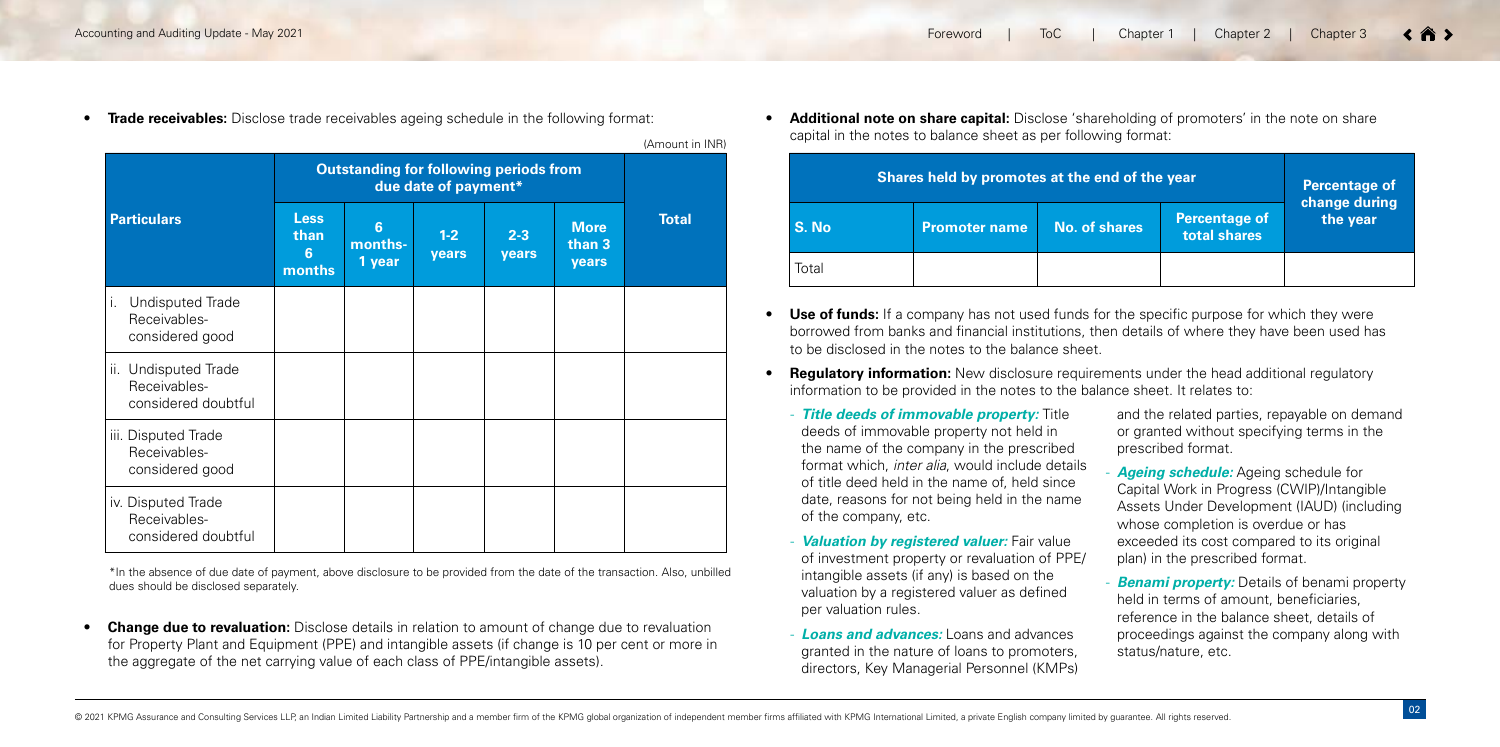- *Borrowings against security of current assets:* In case of borrowings from banks or financial institutions on the basis of security of current assets, disclose details relating to quarterly returns and summary of reconciliations.
- *Wilful defaulter:* If a company is declared as a wilful defaulter by any bank or financial institution, then disclose the date of declaration as defaulter and details of defaults (amount and nature of defaults).
- *Scheme of arrangement:* Disclose the effect of schemes of arrangements, if any, that have been accounted in accordance with the schemes approved by the competent authority and accounting standards and any deviation thereof, to be explained.
- *Struck-off companies:* Details of relationship with struck-off companies such as name, nature of transaction, balance outstanding, etc. in a prescribed format.
- *Layer of companies:* Reasons for noncompliance with provision related to number of layers of companies under Section 2(87) of the 2013 Act.
- *Utilisation of borrowed funds and share premium:* Detailed disclosure where a company has advanced/loaned/invested funds (borrowed funds/share premium/any other sources or kind of funds) to intermediaries with the understanding (in writing or otherwise) that the
- *<b>Undisclosed income:* Provide details of undisclosed income in terms of any transaction not recorded in the books of accounts that has been surrendered or disclosed as income in the tax assessment.
- **• Corporate Social Responsibility (CSR):** Details of CSR including amount required to be spent/spent/shortfall/previous years' shortfall/reasons for shortfall/nature of CSR, etc.
- **• Virtual currency:** Details of crypto currency or virtual currency, if traded, in terms of profit/loss on transactions, amount of currency held at reporting date, deposits or advances from any person for trading in crypto/virtual currency.

intermediary would:

- Directly/indirectly lend or invest in ultimate beneficiaries or
- Provide any guarantee, security or the like to or on behalf of the ultimate beneficiaries.

**•• Ratios:** Disclose certain ratios in the notes and explain the items included in numerator and denominator of those ratios. Those ratios are:

Also, similar disclosure would be required in case of receipt of funds from a funding party.

- *Registration of charges:* Disclosure of charges or satisfaction yet to be registered with the Registrar of Companies (ROC) beyond the statutory period along with details and reasons thereof.



### **Statement of profit and loss**

Introduction of additional regulatory information to be provided in the notes to the statement of profit and loss as follows:

# **Other key changes Division I**

# **Balances sheet and related notes section**

**• Long-term borrowings:** Disclose 'current maturities of long-term borrowings' under the heading 'short term borrowings schedule'. Earlier it was disclosed under 'other current liabilities' head.

**• Security deposits:** Disclose security deposits under the heading 'other noncurrent assets'. Earlier security deposits were disclosed as part of 'long-term loans and advances'.

- i. Current ratio
- ii. Debt service coverage ratio
- iii. Return on equity ratio
- iv. Trade payables turnover ratio
- v. Net capital turnover ratio
- vi. Net profit ratio
- vii. Return on capital employed
- viii. Return on investment.

# **Division II**

### **Balances sheet and related notes section**

**• Long-term borrowings:** Disclose 'current maturities of long-term borrowings' under the heading 'short term borrowings schedule'. Earlier it was disclosed under 'other current liabilities' head.

| | Chapter 1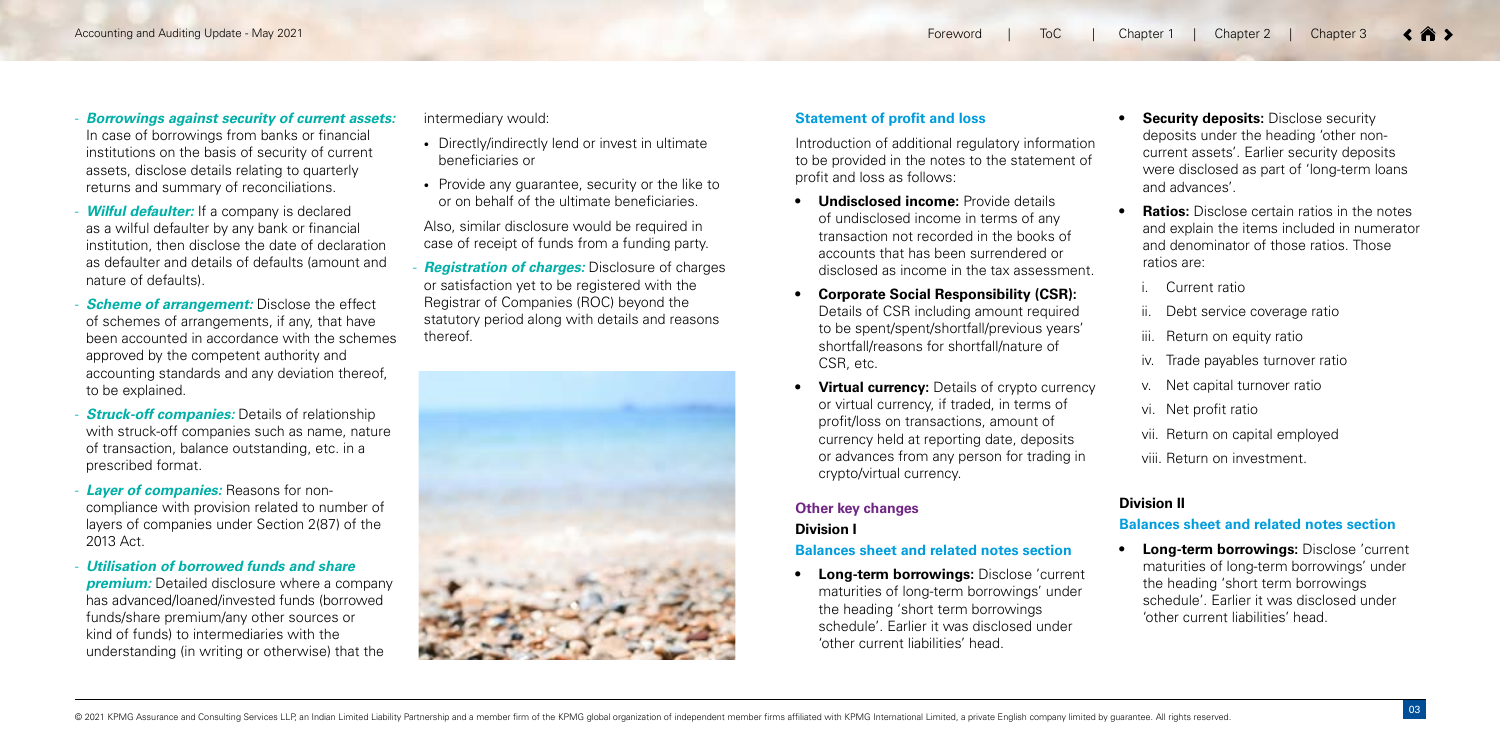- **•• Equity:** Disclose additional line items in the statement of changes in equity such as:
	- a. Changes in equity share capital due to prior period errors and
	- b. Restated balance at the beginning of the current reporting period.
- **• Lease liabilities:** Disclose current and non-current portion of lease liabilities under the head 'current and non-current financial liabilities' on the face of the balance sheet. Earlier this disclosure was under the head 'borrowings' for non-current portion and 'other financial liabilities' for current portion.
- **• Other financial assets:** Disclose 'other financial assets' in the notes. This is a new requirement and it will include following line items:
	- Security deposits
	- Bank deposits for more than 12 months maturity
	- Others (to be specified).
- **• Ratios:** Disclose certain ratios in the notes and explain the items included in numerator and denominator of those ratios. Those ratios are:
	- Current ratio
	- Debt service coverage ratio
	- Return on equity ratio
	- Trade payables turnover ratio
	- Net capital turnover ratio
	- Net profit ratio
	- Return on capital employed
	- Return on investment.
- **•• Ratios:** Disclose certain ratios in the notes and explain the items included in numerator and denominator of those ratios. Those ratios are
	- **Capital to Risk-weighted Assets Ratio** (CRAR)
	- ii. Tier I CRAR
	- iii. Tier II CRAR
	- iv. Liquidity coverage ratio.

### **Statement of changes in equity**

- **•• Equity:** Disclose additional line items in the statement of changes in equity such as:
	- a. Changes in equity share capital due to prior period errors and
	- b. Restated balance at the beginning of the current reporting period.

Additionally, the entire disclosure for equity is to be given for prior period as well.

**• Defined benefit plans and financial liabilities:** Schedule III now provides an option to present remeasurement of defined benefit plans and fair value changes relating to own credit risk of financial liabilities designated at Fair Value Through Profit or Loss (FVTPL) as a separate column under 'reserves and surplus'. Earlier this information could be given only as a note.

### **Division III**

### **Balances sheet and related notes section**

**• Lease liabilities:** Disclose current and non-current portion of lease liabilities under the head 'current and non-current financial liabilities' on the face of the balance sheet.

# **Statement of changes in equity**

Additionally, the entire disclosure for other equity is to be given for prior period as well.

**• Defined benefit plans and financial liabilities:**  Schedule III now provides an option to present remeasurement of defined benefit plans and fair value changes relating to own credit risk of financial liabilities designated at Fair Value Through Profit or Loss (FVTPL) as a separate column under 'reserves and surplus'. Earlier this information could be given only as a note.